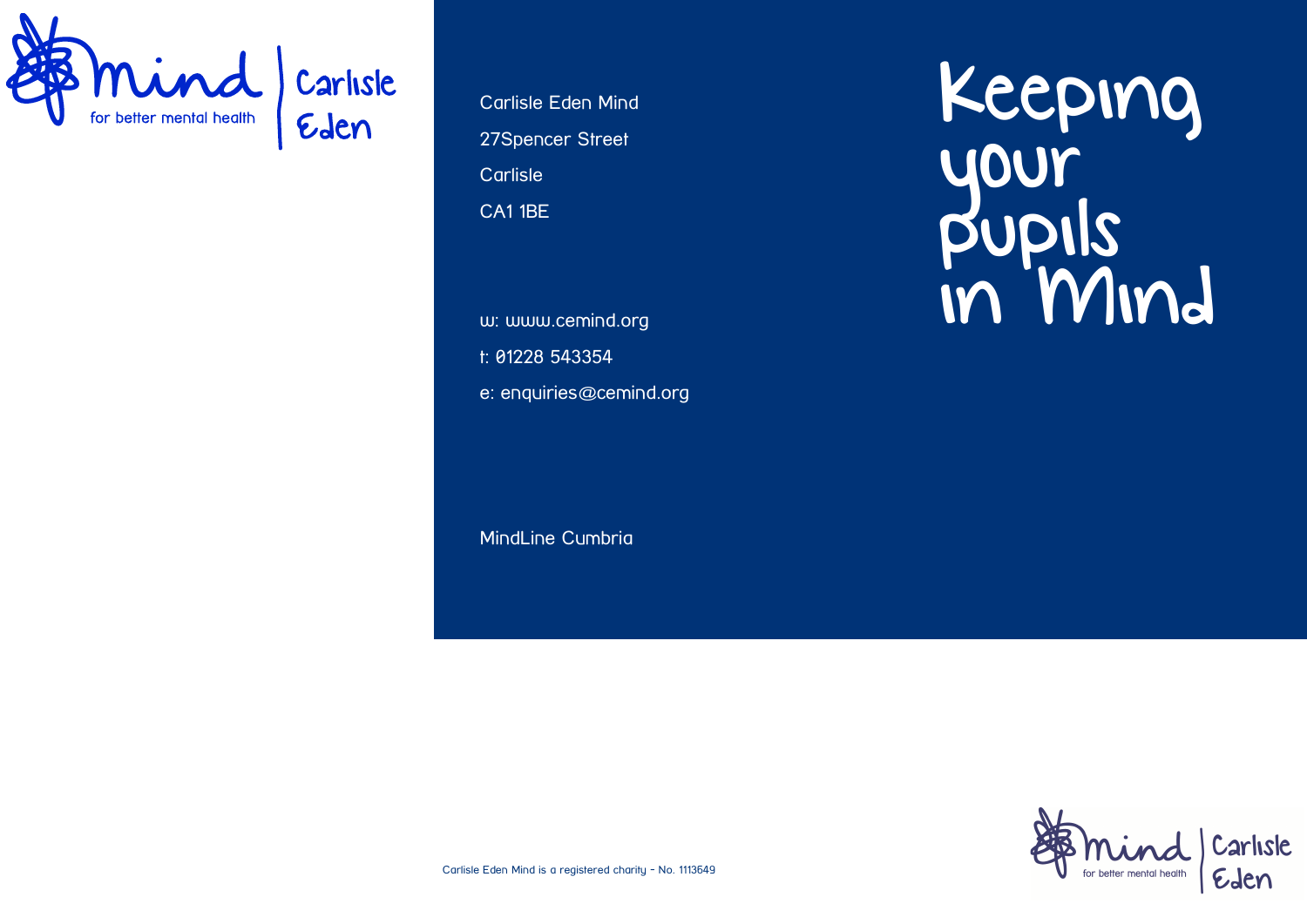# About Carlisle Eden Mind

One in ten young people will experience a mental health problem during their school years, equating to over 8,000 young people across Cumbria during any one year.

Carlisle Eden Mind has been delivering mental health services across our area for over 25 years, increasingly for young people.

We offer advocacy support across several schools, and are a countywide lead on mental health, suicide prevention, and self-harm awareness training for children and young people's support agencies.

We provide a range of anti-stigma, mental health and wellbeing awareness sessions for children and young people at primary and secondary schools, and across other youth settings.

Carlisle Eden Mind aspires to promote resilience and wellbeing through all areas of its work. We are delighted to be able to work alongside schools and HeadStart to offer young people training to help support their mental health and wellbeing.

### Why teach about Mental Health & Emotional Wellbeing issues?

Teaching pupils about mental health and emotional wellbeing as part of a developmental PSHE education curriculum can play a vital role in keeping pupils safe. Schools have a great opportunity to promote pupils' wellbeing, help them to be able to develop healthy coping strategies, and enable students to understand their own emotions, as well as supporting students to support their friends who may be struggling.

Through our visits and sessions in schools we want students to develop the skills, knowledge, understanding, language and confidence to seek help, as needed, for themselves or others. We can help them to understand when this help might be needed, what help is available, and the likely outcome of seeking support. Our aim is to help students to feel responsible and more in control of their own mental health for the future. Additionally, talking openly with children and young people about mental health issues is a simple and effective means of breaking down any possible associated stigma.

We understand teaching about mental health and emotional wellbeing raises significant challenges for teachers, however: we know that schools want to cover these issues and recognise the imperative to do so, but without sufficient background knowledge teachers can find it daunting. Also, students have shared with us that they prefer to have an independent outside source deliver sessions on mental health.

"I believe that this culture of opening up and discussing mental health is absolutely vital for not only students' academic success, but for their wellbeing as a whole. I think that Mates in Mind provided by Eden Mind has helped to fully open up that debate amongst students, and for that, we are extremely grateful."

Harriet Cooper teacher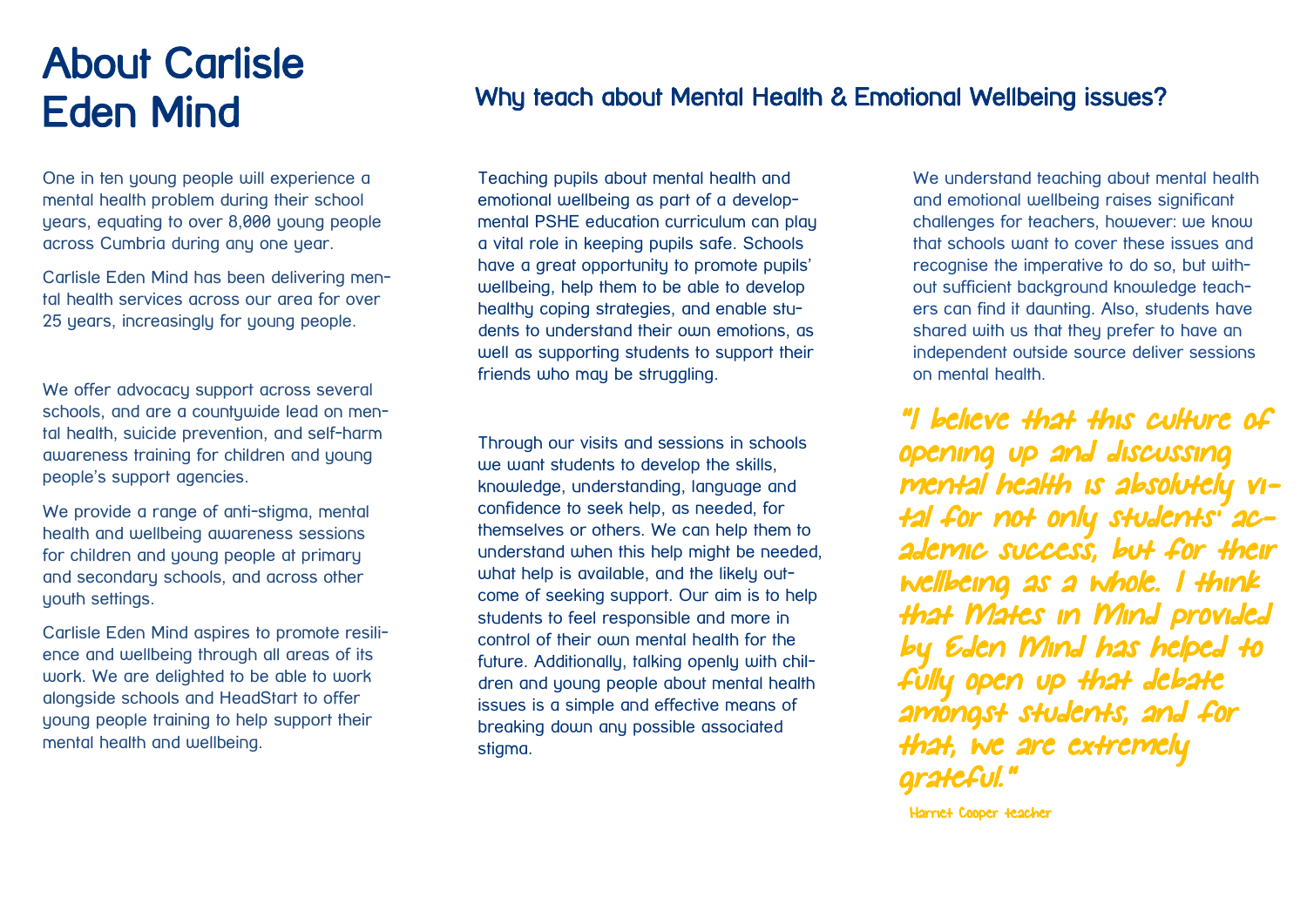# Why do we like a whole school approach?

Where possible to we like to deliver our sessions to the whole peer group, for example a whole year group, we feel this reduces stigma and increases early intervention. We feel it is not only important to help those students who may already be showing signs of mental health issues but those who show no signs, as who knows what the future may hold for those students. They may need to draw on this learning at points when they find themselves facing physical or emotional adversity, in their future.

Having these skills, knowledge, understanding and language will enable them to adopt healthy thoughts, behaviors and strategies, and to seek appropriate and timely support when they or a friend need it.

We also know that, with the high prevalence of mental health issues in wider society, even young pupils may be learning about emotional health through their own experiences at home or in their community.

It is right that this should be covered, just as physical health would be covered.

### What can Mind bring to the classroom?

- We can bring an expertise that you as a teacher may not feel you have, nor should be expected to have.
- We can act as an expert witness, recounting events in their lives from a personal or professional perspective.
- We have a 'novelty' and we know the brain recalls novelty.
- We can establish a 'first contact' to a helping agency. For example it can be really hard for a young person to approach any source of support 'cold'. Establishing a relationship in a classroom session can help to overcome this.

#### What we need from you as a school

- A member of staff to provide classroom management and where/if needed individual student support.
- To have completed the recommended Safeguards (see above) before session delivery. Also to have provided Mind with a minimum of tujo named members of staff.
- Classroom space to deliver the session.
- Projector or Smartbord (we can provide a project if required)
- To ensure all student, staff and connected parents or carers receive the supporting newsletter.

"The training was excellent, it was a relief to some students to know that is was ok to state when they needed support." teacher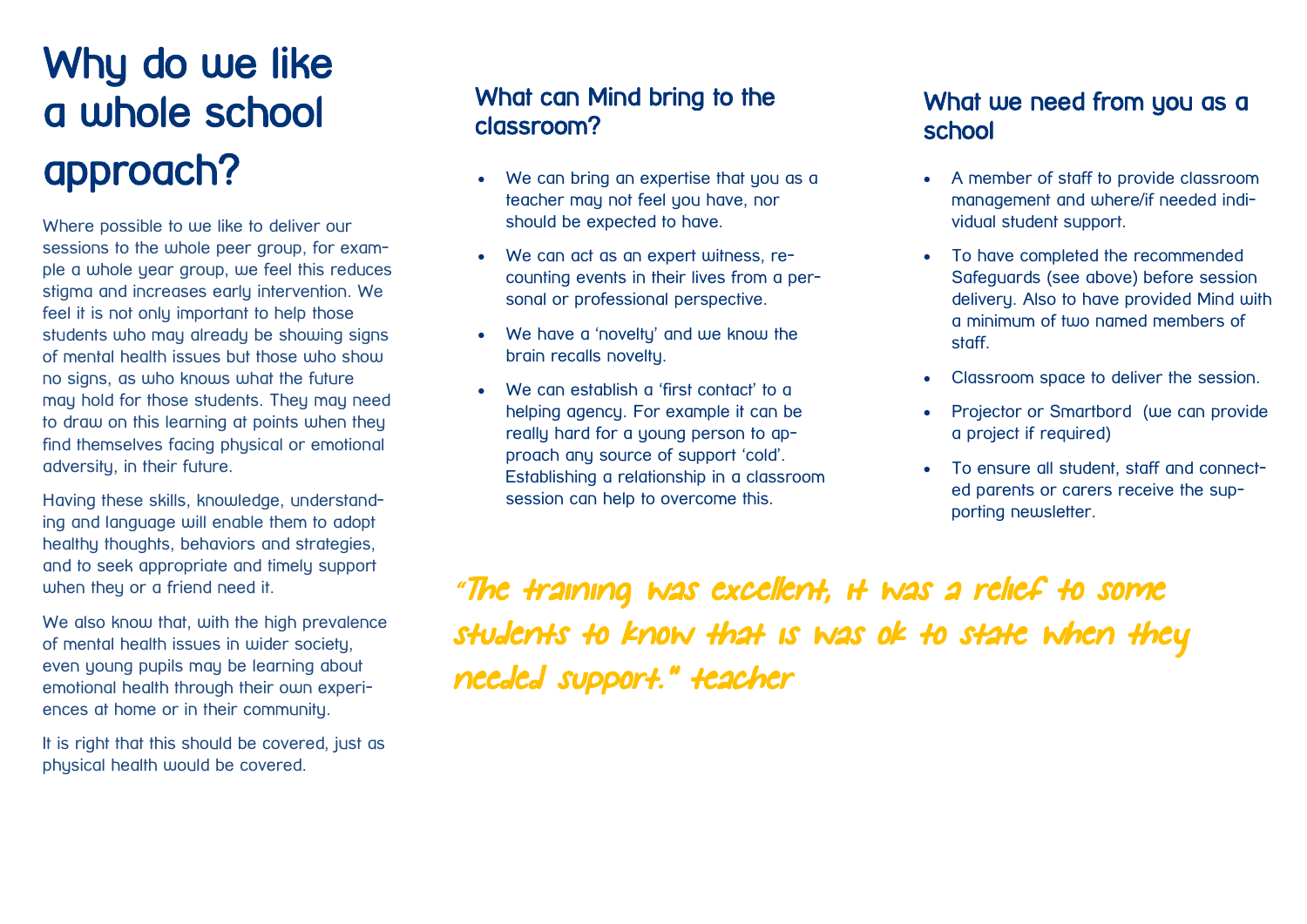# **Classroom** Ground Rules

When delivering sessions on the area of mental health, it is important to think carefully about the possibility of personal disclosures from students who, as a result of the lesson, may develop the skills, language, knowledge and understanding to make a disclosure about their own mental health or emotional wellbeing.

While this is not to be discouraged, and appropriate disclosures should be seen as a positive impact of the session, it is very important that if students make personal disclosures to school staff they do so in a suitable, one-to-one setting. It is not appropriate to encourage pupils to talk about sensitive personal matters in the classroom.

Teachers should always prepare the class by letting them know the nature of the topic beforehand and offering pupils the opportunity to let the teacher know, either anonymously or directly, if they have any concerns about taking part or have specific concerns about themselves or a friend.

### Confidentiality and anonymity

Students need to feel safe discussing general issues related to mental health in the session without fear that these discussions will be repeated by others beyond the session.

Students need to feel confident exploring their misconceptions or questions about mental health in this safe setting.

But we need to make it clear that if we become concerned that a child may be at risk then we will pass that information on appropriately.

#### The Right to pass

Although participation in the session is important, every pupil has the right to choose not to answer a question, or not to participate in an activity.

Pupils may choose to pass on taking part if a topic touches on personal issues which they should not disclose in the session, or if the topic of the activity or discussion makes them feel uncomfortable in any way

#### Listen to others

Every pupil in the session has the right to feel listened to, and they should respect the right of their peers to feel listened to as well.

### Use of Language

Students will be reminded to take care in their use of language in (and beyond) sessions about mental health. They should not be using vocabulary that is inaccurate or offensive. We are aware that language such as words including 'nutter' and 'loony bin' or the use of 'mental' or 'crazy' in a derogatory fashion are used by young people.

When/if these words are used in the session we will take time to consider how such phrases might be perceived by someone who was facing mental health issues.

#### Ask questions

Students will be encouraged to ask questions and assured that no question will be considered stupid, and that when they are in doubt about an issue or topic, they should ask.

We will be available where possible after each session to allow students to come and ask us questions on a one to one basis.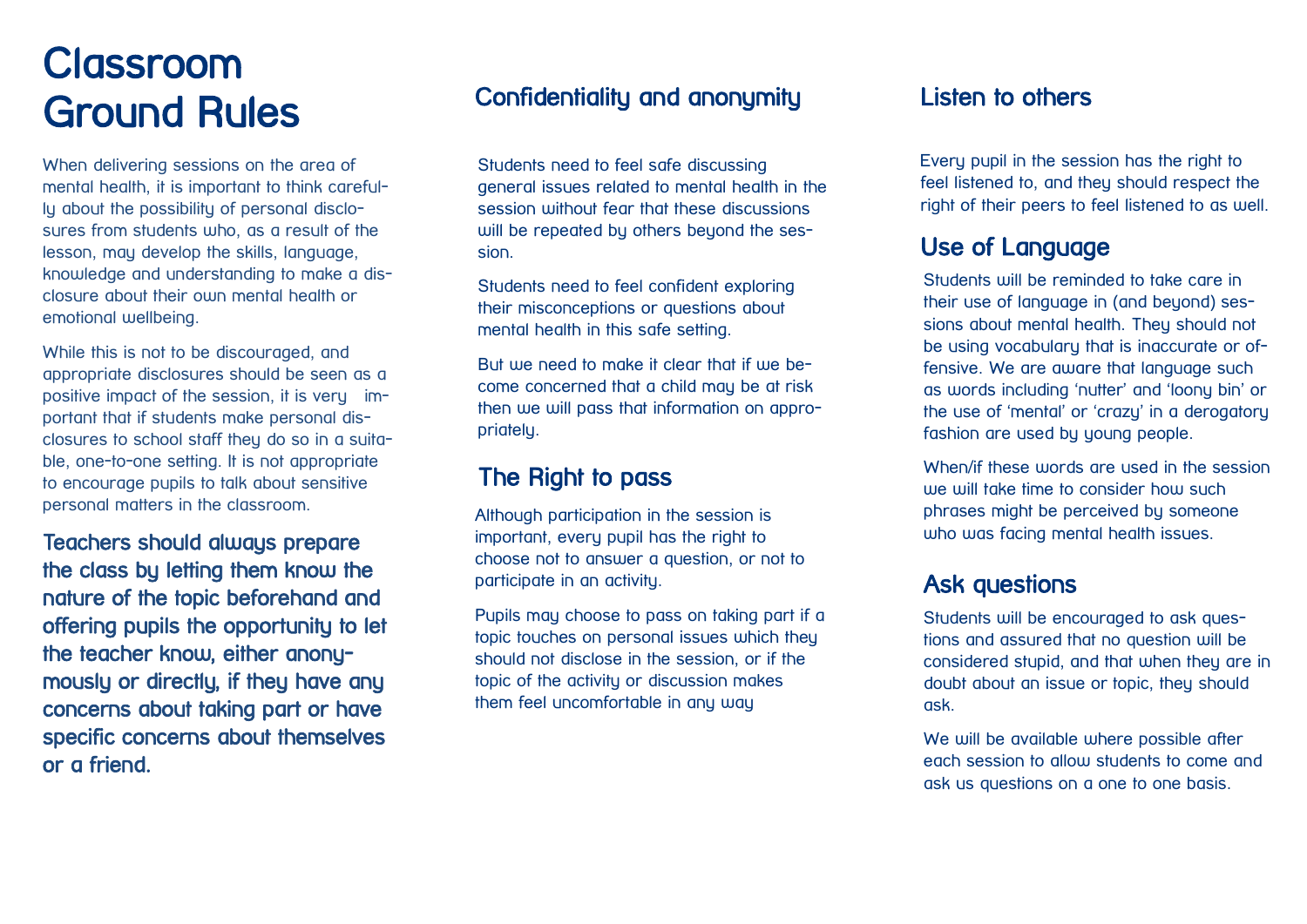## Important - Safeguarding to ensure the wellbeing of possible vulnerable students

While sometimes there may be clear physical or emotional indicators that a student is vulnerable to the issues we may be discussing in the session, sometimes there will be no such indicators at all. Some young people work very hard to keep their problems hidden so we must work hard to make the session universally safe and never make assumptions about the wellbeing or resilience of particular students.

We prepare all sessions on the basis that there will be at least one member of the class who is personally affected by the lesson content.

Therefore we must try to make the session safe for both the students you as a school may already be aware of and those you may not be.

#### Consideration for preparing or withdrawing vulnerable student

If you are aware of students in your class who are likely to find the topic of the lesson particularly sensitive, perhaps due to their own pre-existing mental health condition or that of a family member, then the lesson content should be discussed with them beforehand. This may be done by an adult specifically involved in their care and wellbeing, for example a form tutor, parent or school counsellor. It may be appropriate to discuss and give the pupil the right to withdraw from the lesson, and in such cases they should not be expected to justify their absence to their peers.

If the lesson is missed, then consideration should be taken as to how to follow up the missed lesson with the pupil in question so that they are able to benefit from the learning, as the outcomes of the lesson may be especially relevant to him or her. We can provide you with the resources from the session and they can still access the follow up newsletter and helpful resources. In some cases we may be able to talk to them on a one to one basis about the sessions content.

#### Informing staff and parents

Students are far more likely to seek support for their mental health concerns following a session on a topic that is relevant to any current concerns they are facing and where they have developed the knowledge and confidence to seek help.

For this reason, it can be helpful to make staff and parents aware of the fact the topic is being covered and ensure they know how to provide appropriate support. Also, there may be issues within the cohort you intend to teach which you are not aware of but which are known about by other members of staff. By informing relevant pastoral or safeguarding staff and staff who lead on mental health issues of the intended topics they can help to prepare vulnerable students for your session.

We will provide the school with 3 electronic newsletters for students, parents/cares, and school staff. These give an over view of the topic of mental health, the sessions covered and how and who we can seek help from.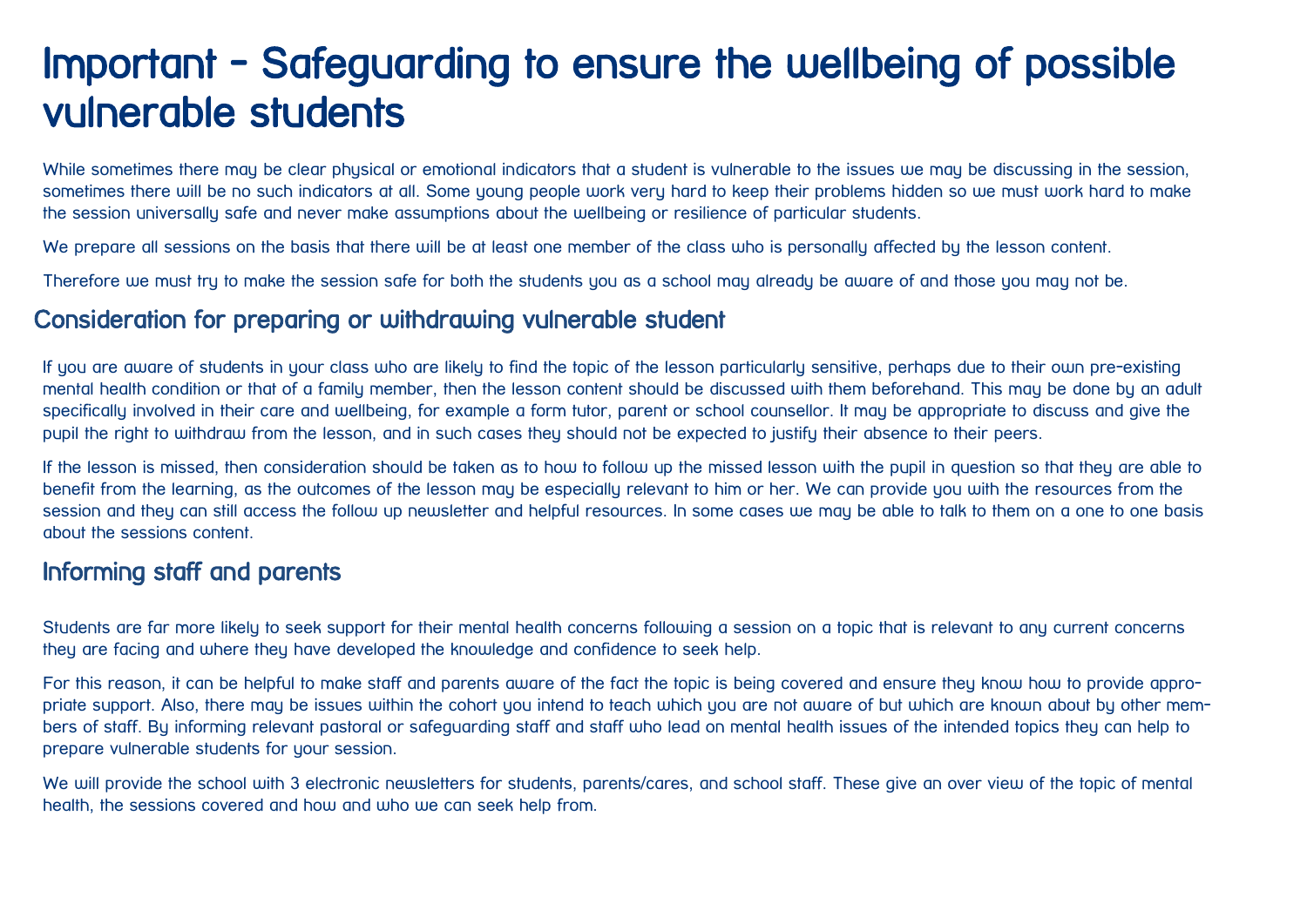# Safeguards the school must put in place to support delivery of the session & our visit.

- Before each session providing us with a minimum of two named members of staff that students can seek support and advise from in school if they have any concerns following the session.
- Teachers should always prepare the class by letting them know the nature of the topic beforehand, and offering pupils the opportunity to let the teacher know, either anonymously or directly, if they have any concerns about taking part or have specific concerns about themselves or a friend.
- Alerting relevant pastoral and safeguarding staff about the topic that will be covered and encouraging them to discuss the session content with any pupils who are accessing support for related issues.
- Ensuring there is a dedicated member of staff present during the session to support classroom management and to offer support to any student who may become emotional or upset during the session. Also that this member of staff is fully up to date with the school safeguarding policy in the event of a disclosure.
- Schools should consider appointing a lead contact or coordinator for mental health issues, and if your school does adopt this model, we can work with them on information and resources to help pupils truing accessing support.
- It is wise to have a protocol in place to support any young person who becomes distressed. Ensuring there is a Pre agreed place for students to go to if during the session they become emotional or upset and ask to leave the session.
- Pupils should be reassured that they will always be taken seriously, will never be judged and will always be listened to if they choose to make a disclosure at school.
- Clearly signposting sources of support before, during and after the lesson. (We will provide this resource).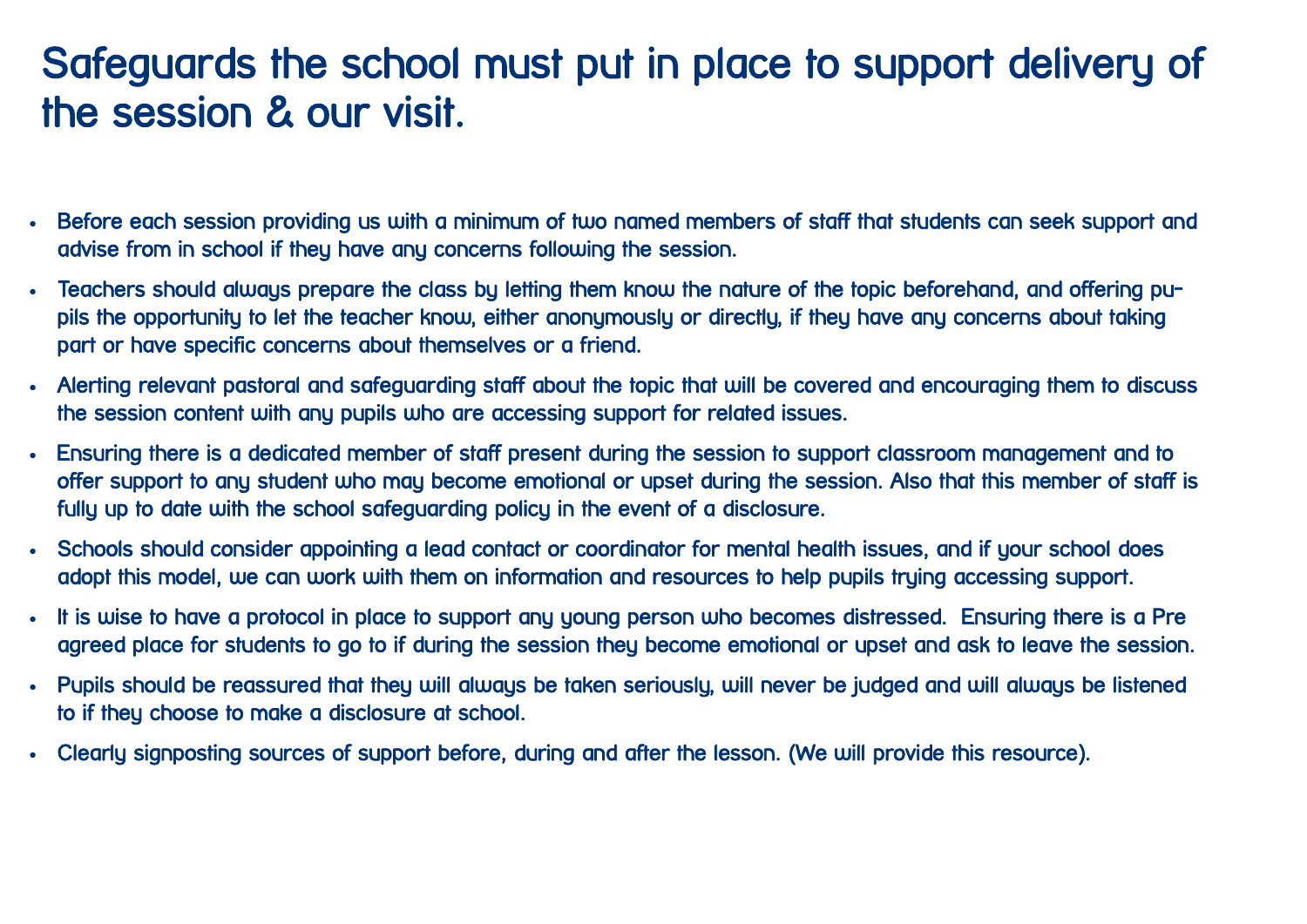# Carlisle Eden Mind offers a range of support to children, young people, and their supporters.

We will attend your school setting and deliver the training in house. All we need is the time, a class room full of students, a member of staff to assist with class behavior, and we will do the rest.

During our training we are aiming to push a central theme of mental health and resilience being everyone's business. That as a young person we can make a difference to our own and to our peers mental health and resilience.

Each students receives a take away reminder of the session and the sessions are supported with an information newsletter for parents/carers, teachers, and students to ensure everyone is talking and has knowledge of what was covered.

Sessions are delivered in a classroom environment to an average class size (25-35 students).

We can offer a variety of courses from 1hr per class to full assembly all day courses. We have a variety of charges ranging from £100 per 1 hour per class to £600 per day full year groups.

Please contact us for further information. We are happy to reduce costs where possible and where more than one course is delivered.

We have received direct feedback from parents expressing how the sessions have opened up discussion at home, offering student and parents more support.

"The training has made students feel more comfortable to open up and discuss their mental health *–* whether it's amongst themselves, or coming to us as members of staff. One student finally had the confidence to go to their GP who diagnosed them with depression, and they have now been able to move forward and deal with this. This particular student's parents got in touch with school to thank us for helping their child."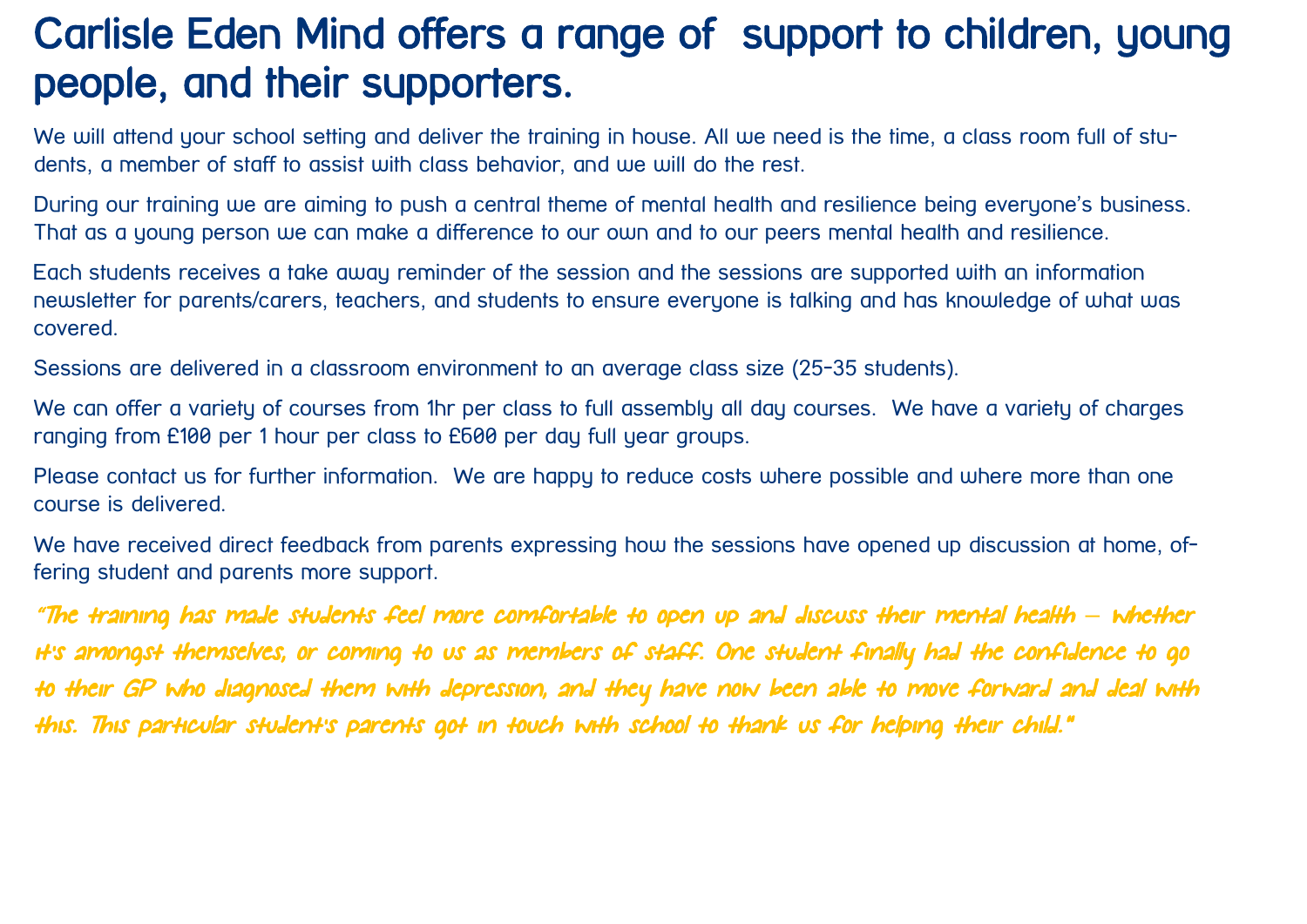# Available training sessions

Mates in Mind and With You in Mind were co designed and produced ensuring authentic participation from young people.

Over 900 young people across Cumbria were involved and influenced the design, even down to the colour of the background power point.

We piloted the training to hundreds of students across Cumbria and using their individual feedback we were able to ensure the sessions reflect what young people what to know most about looking after their own and their peers' mental health.

Our training has been shown to reduce the stigma surrounding mental health amongst course participants and within their school community as a whole.



Mates in Mind is our 2hrs Peer to Peer Emotional Wellbeing and Resilience training for Young People looking at supporting your **mates** 

- What is emotional wellbeing and resilience?
- \* How can we spot the signs our mates may be emotionally struggling?
- \* How can we talk to them if we do spot the signs?
- How can we help them practically and emotionally
- Who else can help trusted adults, GP, school staff, services
- When to get help if even your friend doesn't want you to

We help young people to reach out, to listen, and to be helpfully nosey! To confidently help their mates move in a positive direction.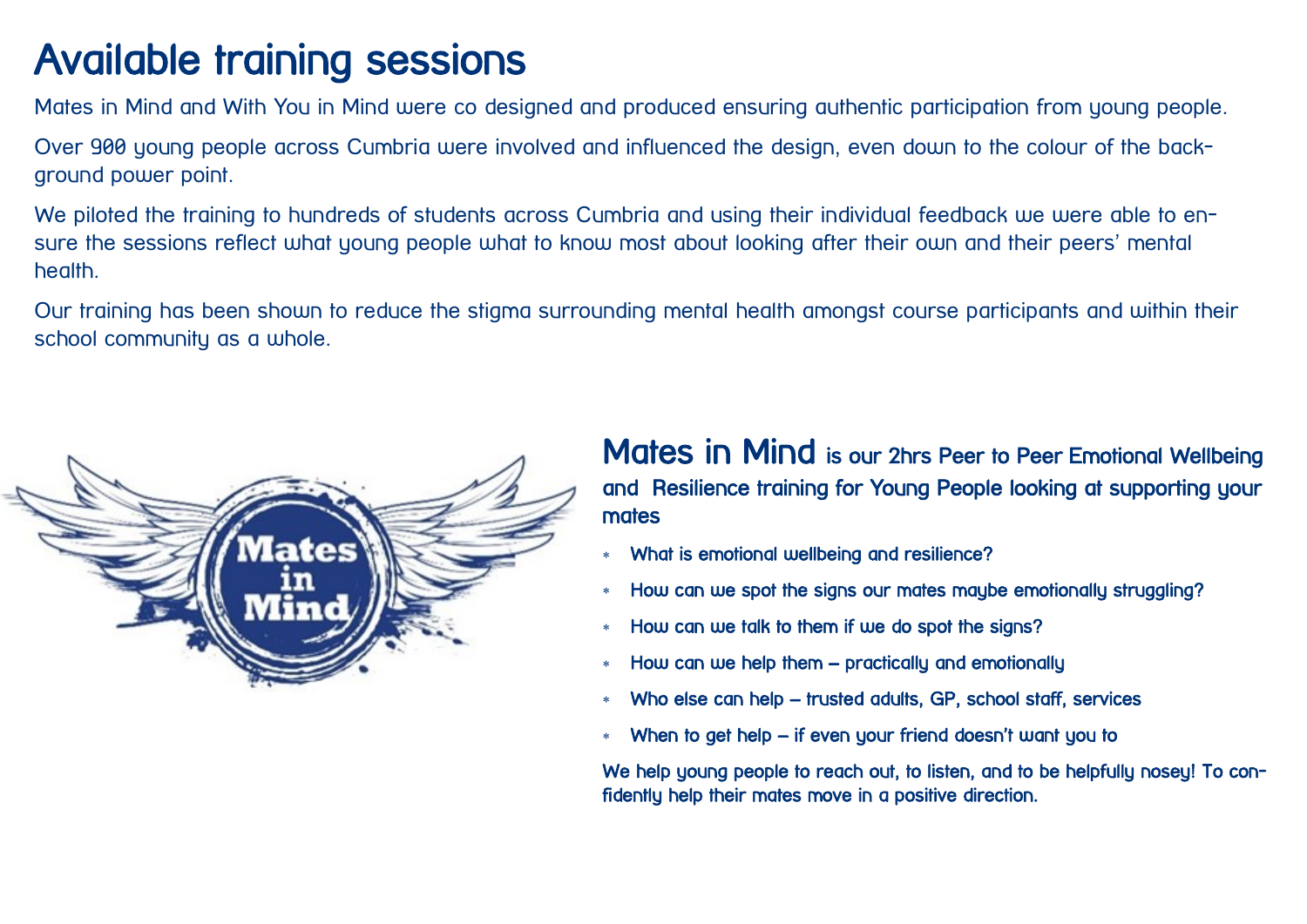

With You in Mind is a 1hr mental health awareness training for young people covering:

- What is mental health and mental illness?
- Common mental health illnesses e.g. anxiety, depression
- What can affect our mental health negatively and positively?
- What can we do to have positive mental health?
- Who can we talk to if we are worried or need more information?

Experiencing mental health issues can be a stressful and confusing time, but understanding what you are experiencing is the first step towards emotional and mental wellbeing. Together we explore the ways we can take care of our own mental health and who can help us if we need it.

### With You in Mind - Training Butterflies



This follows a similar structure to WUiM but we have specifically designed this session to also cover the stresses felt by 6th formers. We use the session to focus on how you can change your mind about stress and this can support your body to change its negative response to stress.

We share the idea that new research suggests that stress may only be bad for you if you believe that to be the case.

As an additional support designed with 6th formers' stresses in mind we also look at how new research suggests the way we view stress is important for our health and if we view stress in a more positive way it can be our friend rather than the enemy. This is an important lesson as 6th formers can't avoid stress with exams, Uni interviews and real future choices looming, so they need to learn how to deal with it.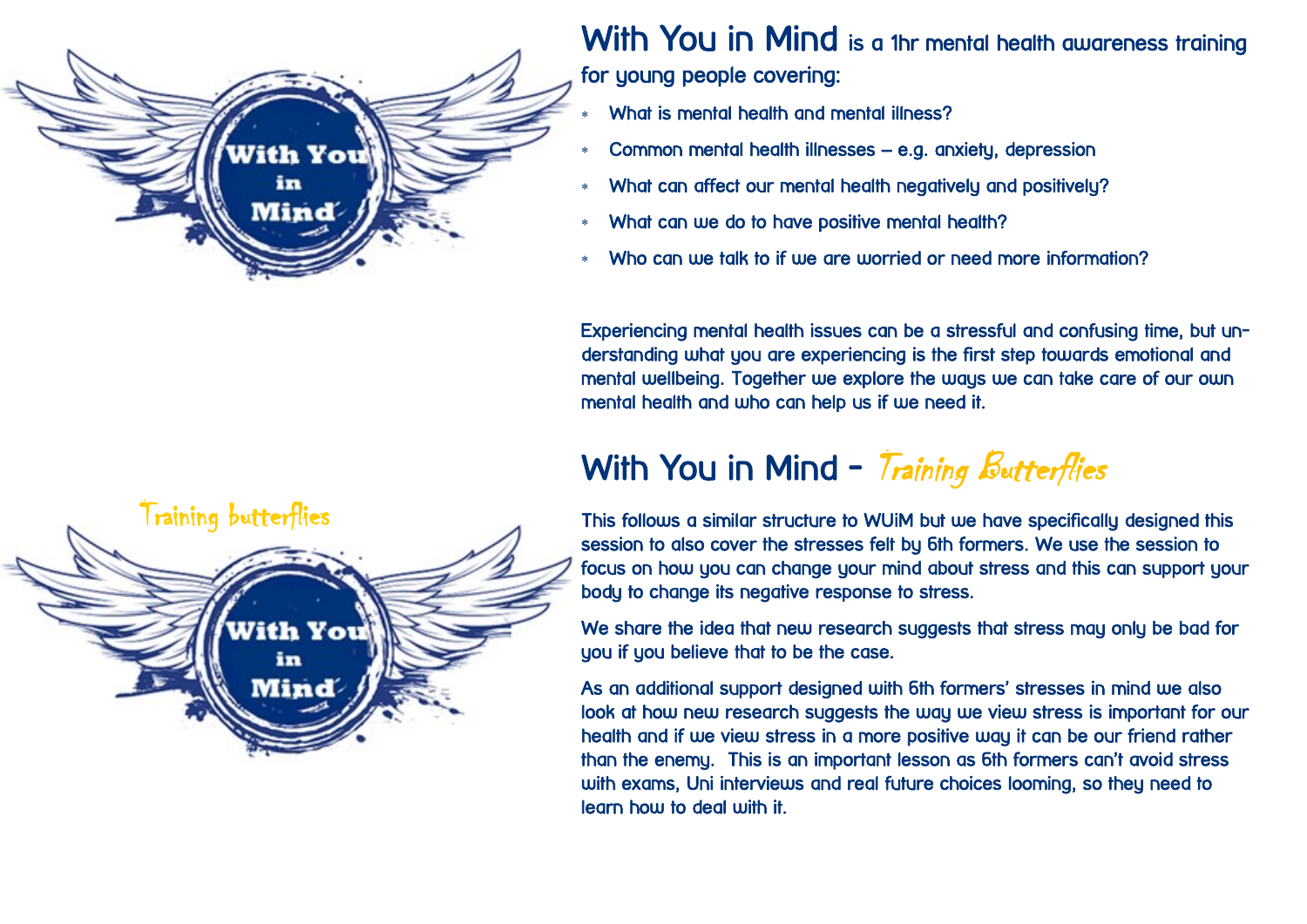

Parents in Mind is a 1hr mental health awareness training for parents covering:

What is emotional wellbeing/resilience and mental health/mental illness?

- How can parents/carers support positive mental health/emotional wellbeing?
- How can parents/carers spot the signs our mates maybe emotionally struggling?
- How can parents/carers talk to their children if they do spot the signs?
- $\cdot$  How can parents/carers help them practically/emotionally a guide to the 5 Ways of Wellbeing?
- How to maintain or improve positive relationships in tricky times.
- Who else can help trusted adults/GP/school staff/services
- Q&A

Parents in Mind enables parents and carers to help their children to understand, protect and sustain their mental health, supporting positive relationships.

Youth Mental Health First Aid (MHFA) - we offer both 2 day and 1 day course.

YMHFA courses are for everyone who works with, lives with or supports young people aged 8-18. They will teach you the skills and confidence to spot the signs of mental health issues in a young person, offer first aid and guide them towards the support they need. In doing so, you can speed up a young person's recovery and stop a mental health issue from getting worse.

Our courses won't teach you to be a therapist, but we will teach you to listen, reassure and respond, even in a crisis - and even potentially stop a crisis from happening.

For more information— https://mhfaengland.org/individuals/youth/

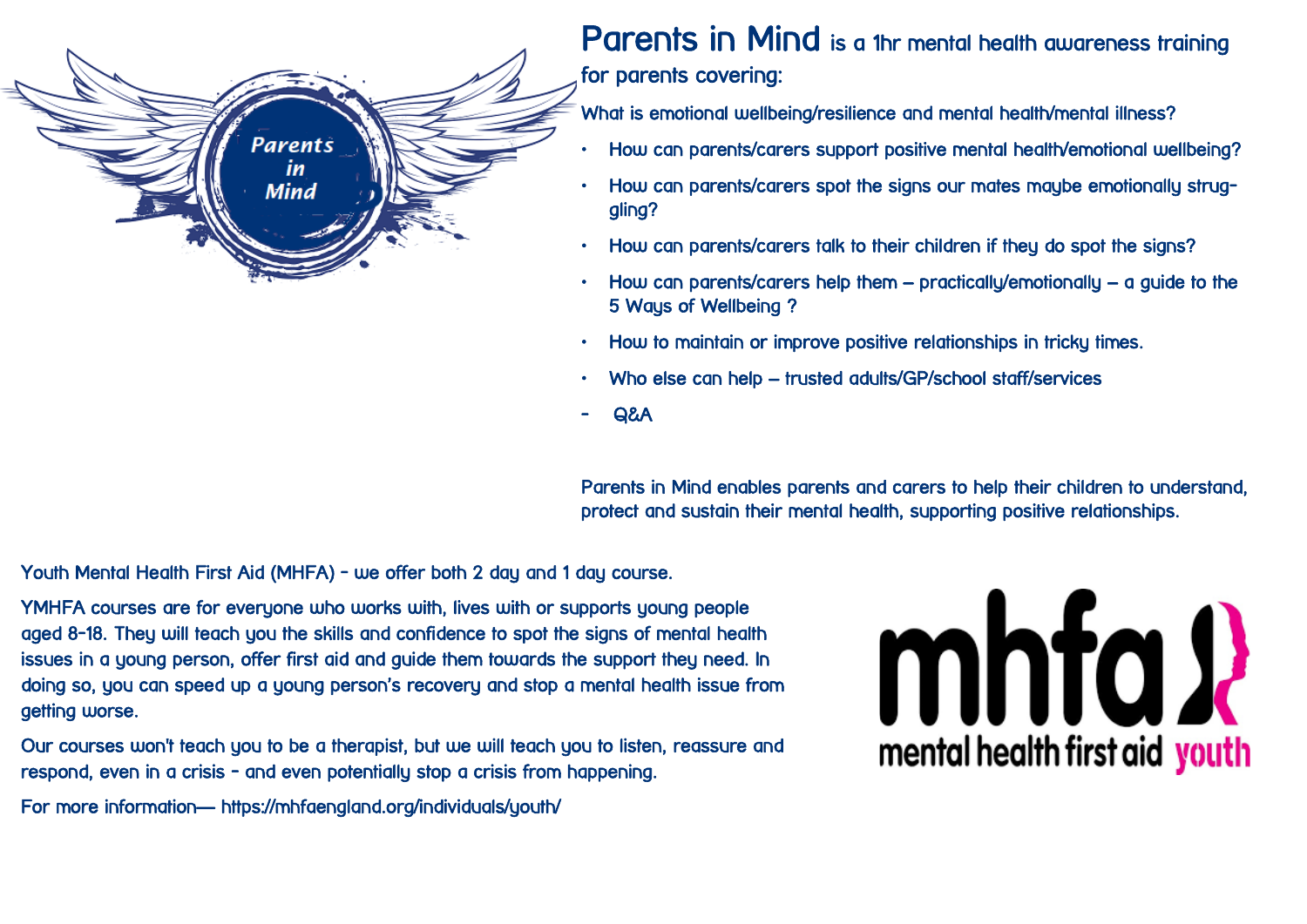### Bespoke Support for Schools

We can also work with schools to provide tailored packages of support to staff, parents/carers and pupils

Training sessions can be delivered as individual 1hr or 2hr sessions for individual groups or we can attend your school and deliver a whole day of training. Delivering several sessions over one day to several different groups/classes, for example 4-5 x 1hr sessions depending on your timetabling.

"The training has been excellent it has been really tailored to young people to ensure they get the most out of the session. Our students have overwhelmingly found the session really helpful.". Assistant Head

## Training for School Staff (also parents & carers)

### We provide a broad range of training across Cumbria including:

- Self-harm and suicide awareness and intervention skills training
- Mental Health Awareness and Mental Health First Aid
- Condition specific awareness and interventions
- Emotional resilience and stress management for staff
- Mental health awareness and support for Line Managers

Attendance at one of our training course can be logged as 'Continued Professional Development'. Certificates of attendance can be issued for all our training sessions on request. We also offer several accredited training packages such as LivingWorks, MHFA, etc.

"It was knowing that caring, listening and wanting to help was the most important thing for helping someone, rather than thinking I always had to have the right answers. The course has opened my eyes to my potential to support others." course member